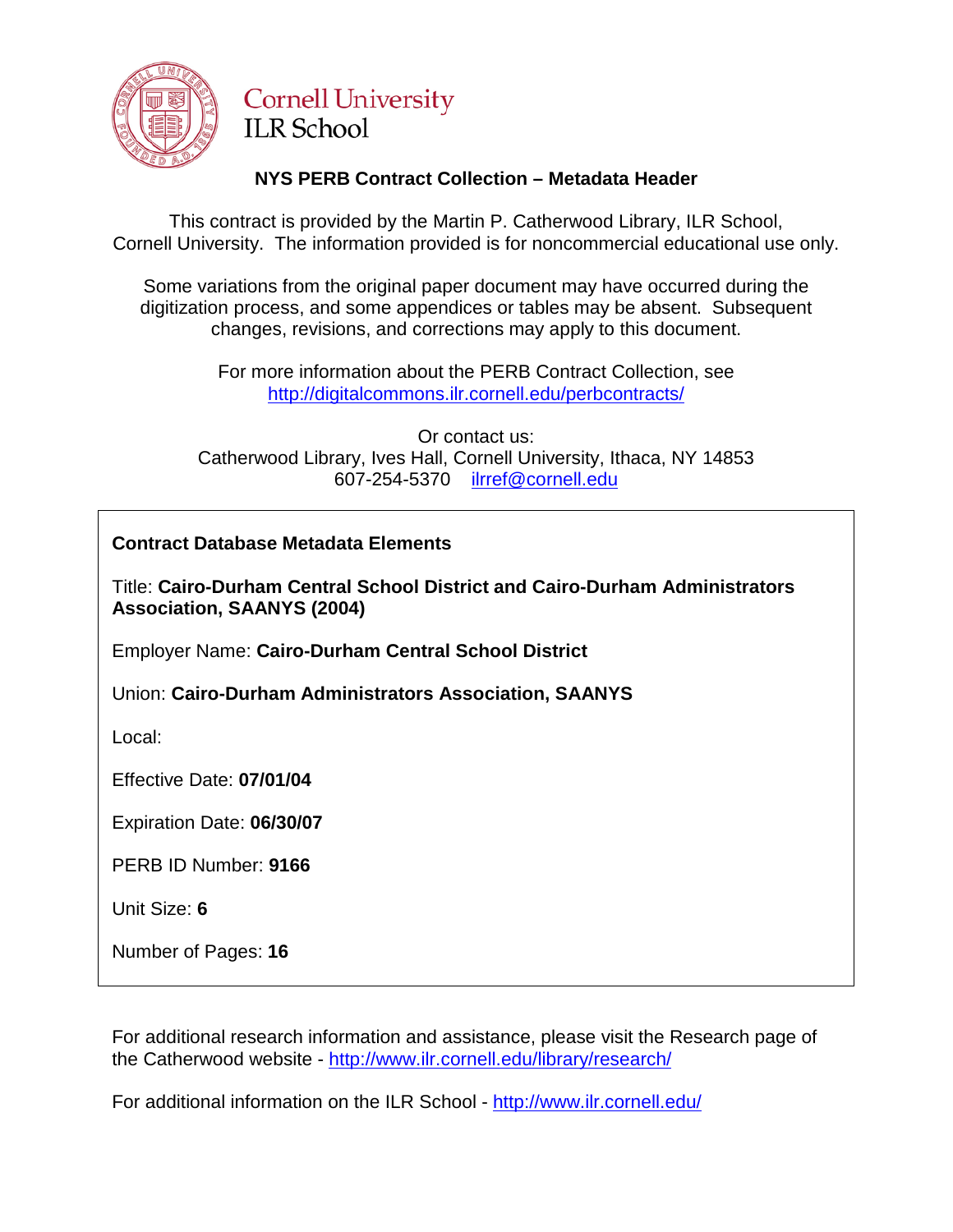# $AD\qquad9166$

# **AGREEMENT BETWEEN THE**

# **CAIRO-DURHAM CENTRAL SCHOOL DISTRICT**

# **AND THE**

# **CAIRO-DURHAM ADMINISTRATORS AS SOCIATION**

# **JULY I, 2004 -JUNE 30,2007**

hcvelveD

 $\mathbf{r}$ 

**APR** 0 **3 ZUU6** 

**NYS PUBLIC EMPLOYMENT RELATIONS BOARD** 

partings its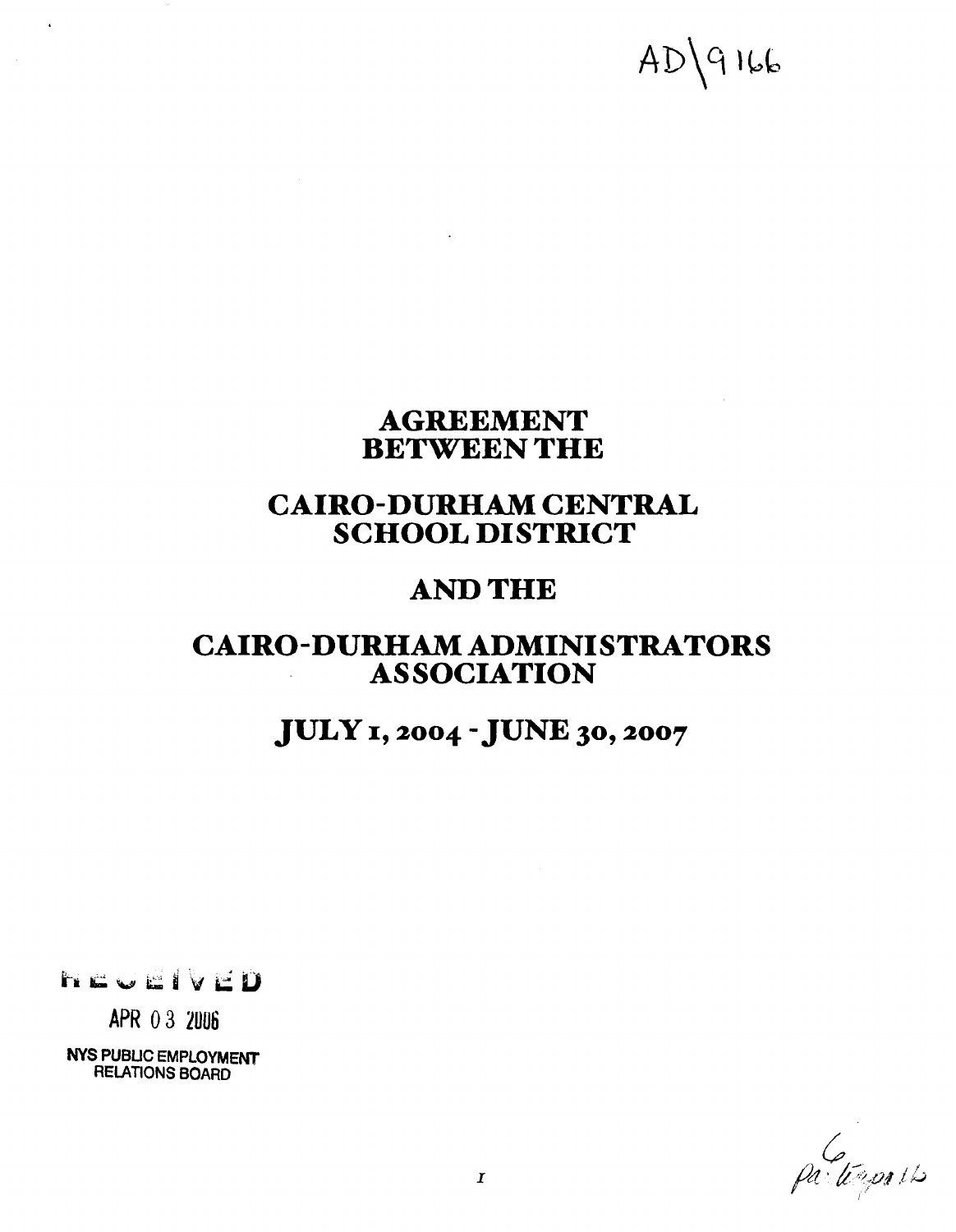#### **ARTICLE I RECOGNITION**

The Cairo-Durham Central School Board of Education hereby recognizes the Cairo-Durham Administrators Association as the exclusive bargaining agent for **all** Building Principals, Assistant Principals, and Principals in charge of PPS (collectively referred to as "Administrator") in the Cairo-Durham Central School District.

#### **ARTICLE I1 NEGOTIATION PROCEDURE**

**A.** Negotiations between the parties will be held during the school year in which the agreement terminates. The last date to begin negotiations will be December I of the termination.

B. All meetings will be held at mutually agreeable times, dates and places.

C. In general, proposals for changes or additions for the existing agreement, by either party, should be submitted in writing at the first negotiation meeting.

D. In the event Impasse is declared by either party, PERB will be notified and the procedures of Section 209 of the Taylor Law will be used in an attempt to resolve the dispute.

#### **ARTICLE I11 RIGHTS OF THE ASSOCIATION**

**k** The District agrees to make available to the Negotiating Committee of the Association information with respect to the present financial resources of the District, provided such information is requested in writing,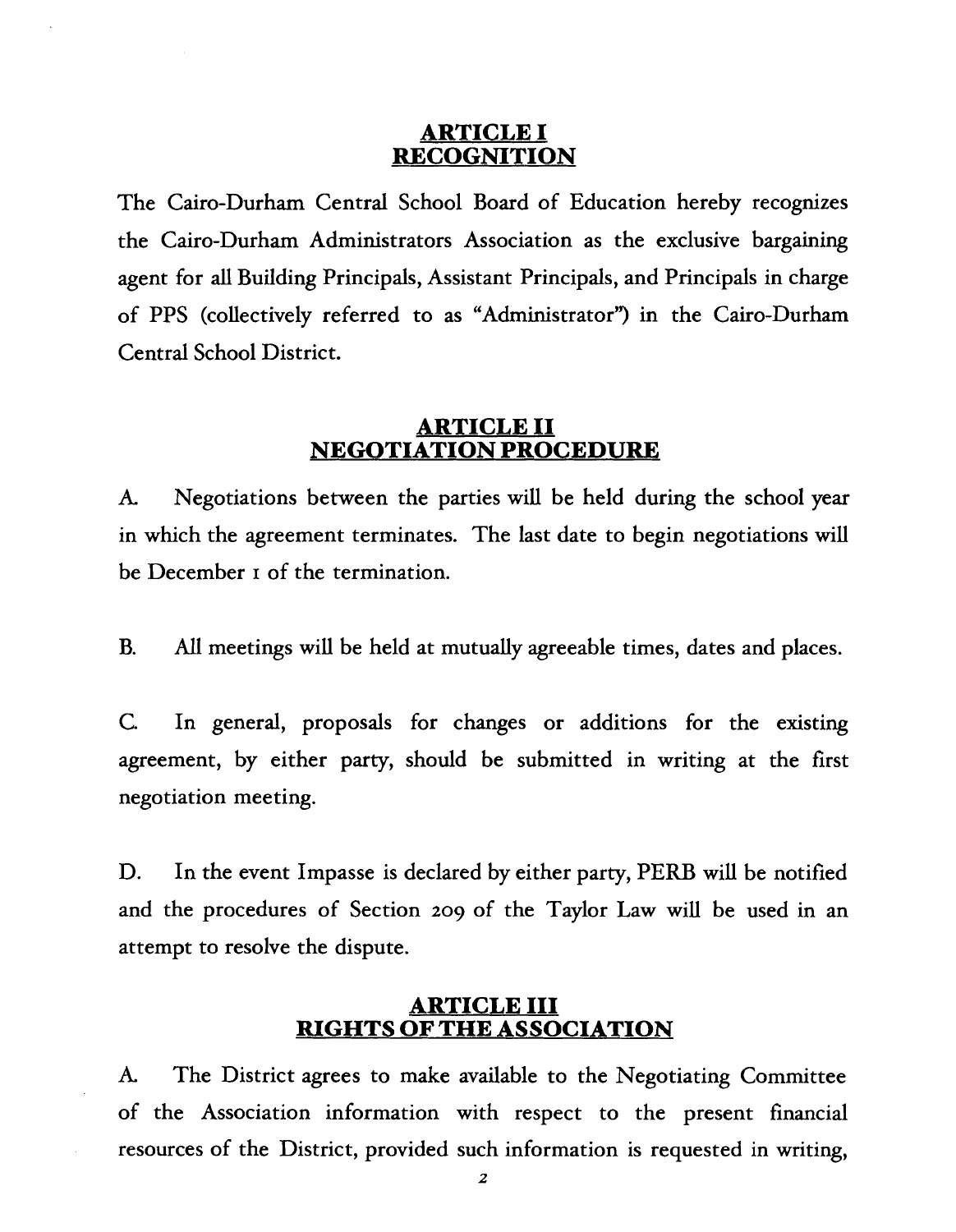readily available to the District and is neither preliminary nor tentative in character and is available under the Freedom of Information Act and the Taylor Law.

B. The District agrees to deduct SAANYS dues from the salaries of Administrators when voluntarily authorized in writing by each Administrator. Authorizations, once filed with the Business Office, shall continue in effect until revoked by the Administrator on a form provided by the Association and filed with the Business Office. Procedures for these payroll deductions shall be established by the School Business Administrator. Effective July I, 2000, the District shall pay SAANYS dues for those Administrators who are members of the SAANYS.

C. The Association may have the use of District e - mail system, District computers, audio-visual and copying equipment not housed in the central office after school hours.

D. The CDAA shall access, (including the right to have copies made at the expense of the CDAA) to all public records of the District, upon reasonable notice to the Records Management Officer.

E. The President of the Association or his designee shall have (2) whole days of (4) half days leave per year to conduct Association business.

F. The District agrees to deduct for tax sheltered annuities from the salaries of Administrators upon receipt of proper written authorization. The number of tax sheltered annuities available for deduction shall at no time be greater than fifteen. The particular tax sheltered annuities for which

**3**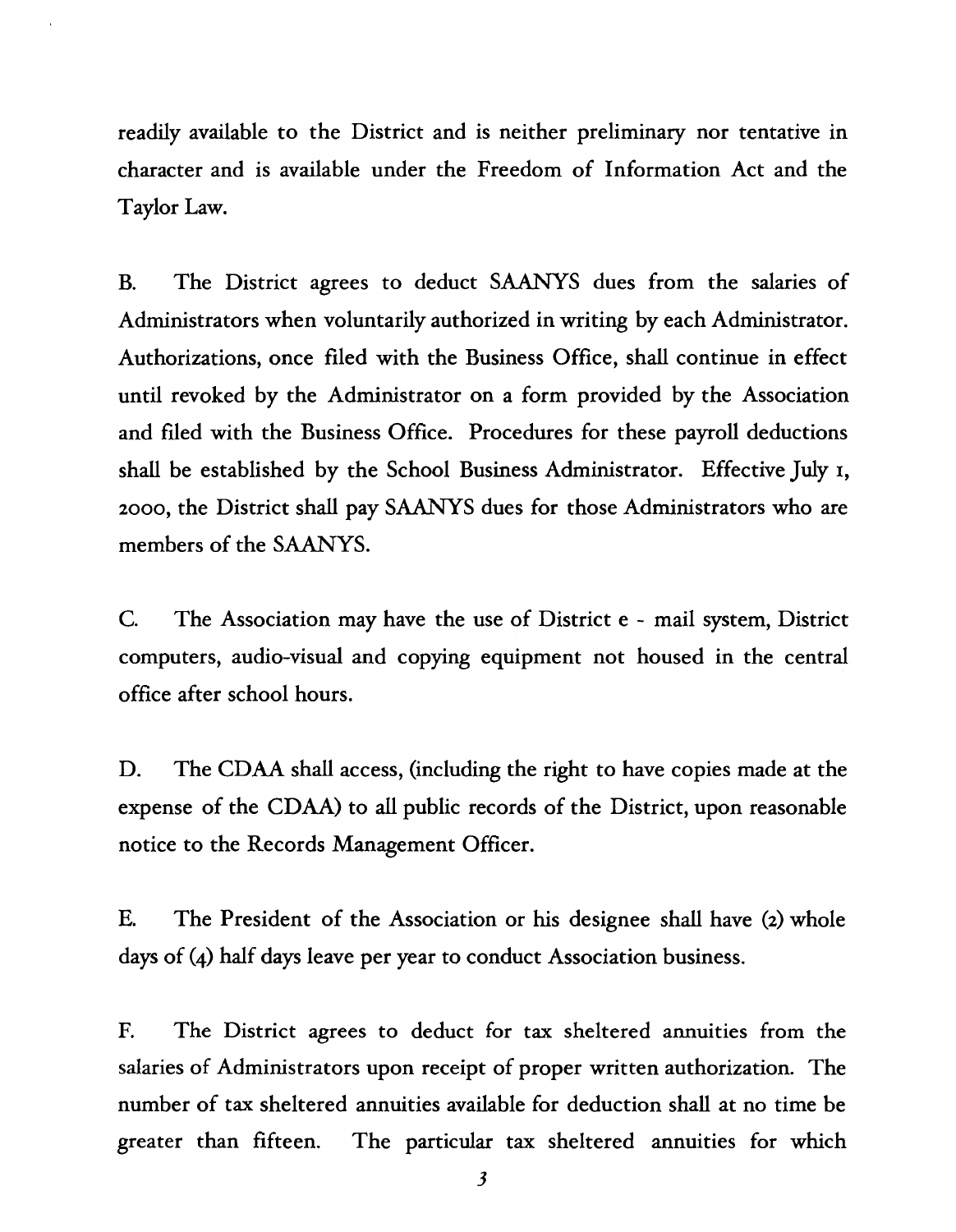deductions shall be made shall be subject to agreement between the District and Association.

#### **ARTICLE IV EVALUATION**

**A.** Evaluation of the building principals shall be done only by the Superintendent. Evaluation of an assistant principal will be completed by the Superintendent and the principal of the building to which the assistant is assigned.

B. Administrators will establish yearly goals with the Superintendent of Schools based on discussions with and the approval of the Superintendent.

C. The evaluation process will include development of a professional portfolio.

D. The Superintendent will meet with each Administrator to discuss the yearly evaluation. The completed evaluation will be delivered to the respective Administrator by the Superintendent by July 15th. The Administrator will acknowledge by signature that he/she has seen the evaluation and may attach a written response to be signed and dated by the Superintendent.

## E. Non-tenured Administrators

I. Non-tenured administrators will be evaluated twice annually by the Superintendent. The Superintendent will discuss performance to date with the Administrator within six (6) months of beginning employment.

 $\boldsymbol{4}$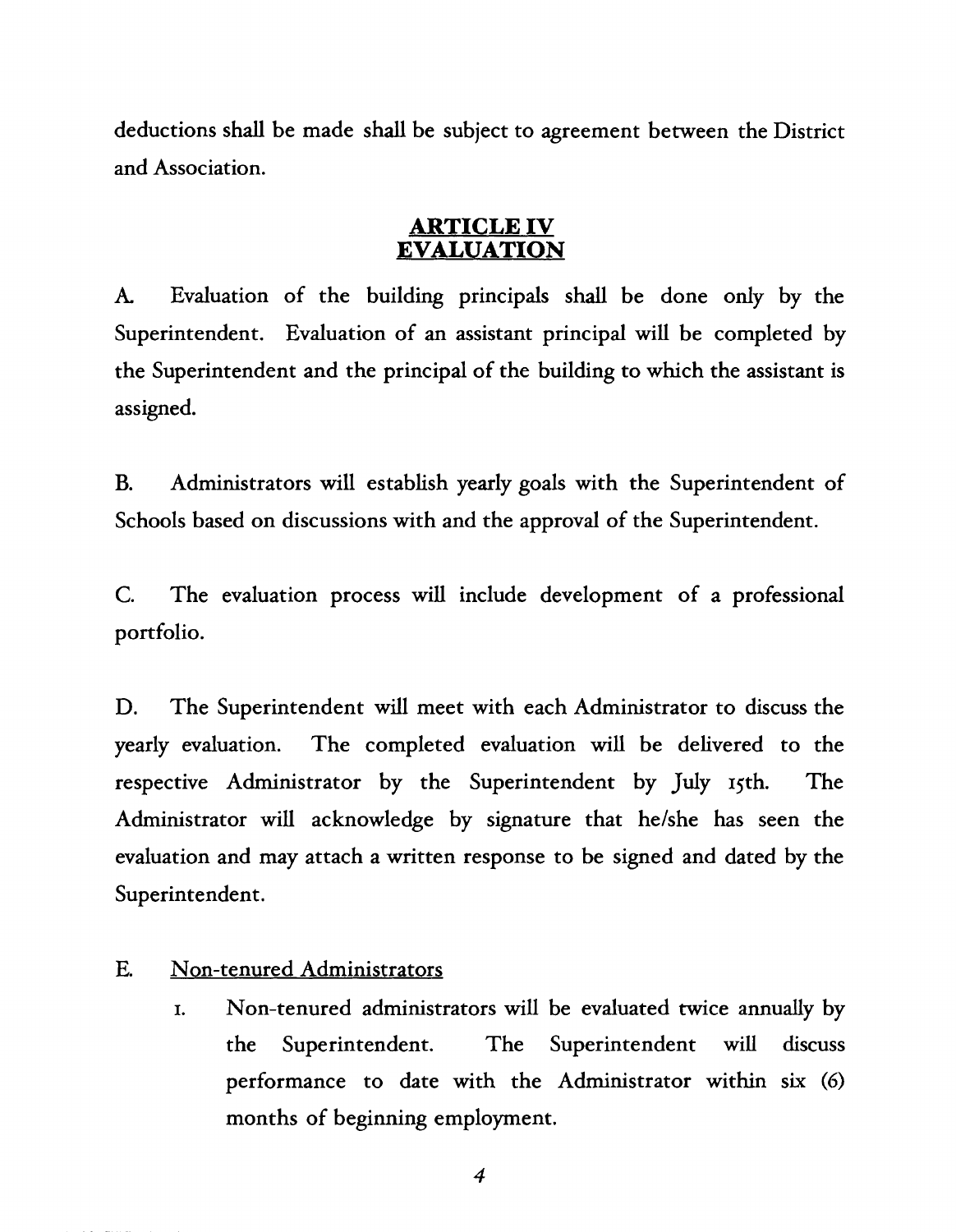- **2.** The Superintendent will meet with the Administrator to discuss each evaluation. The completed evaluation will be signed by the Superintendent and non-tenured Administrator.
- **3.** The non-tenured Administrator may attach a written response to the evaluation.
- 4. An indication of the Administrator's status in respect to continued employment will be forwarded in writing by the Superintendent to the non-tenured Administrator by March I of the year in which a tenure decision must be made by the District.

## **ARTICLE V PROTOCOL**

**k** Complaints by staff members, parents of students, students, community organizations or other parties, which are directed towards an Administrator shall be called to the Administrator's attention as soon as practical by the Superintendent and if an answer is called for, the Administrator shall have the opportunity to reply.

B. If the above complaint could possible have an effect upon the continued employment of the Administrator, the Administrator shall promptly be given the opportunity for discussing the matter with the complainant in the presence of the Superintendent and a member of the Administrative Association and the Administrator should have the opportunity to make a written reply to the Superintendent. Administrators are not expected to respond to unsubstantiated, non-specific or anonymous complaints nor should they be part of an Administrator's evaluation or file.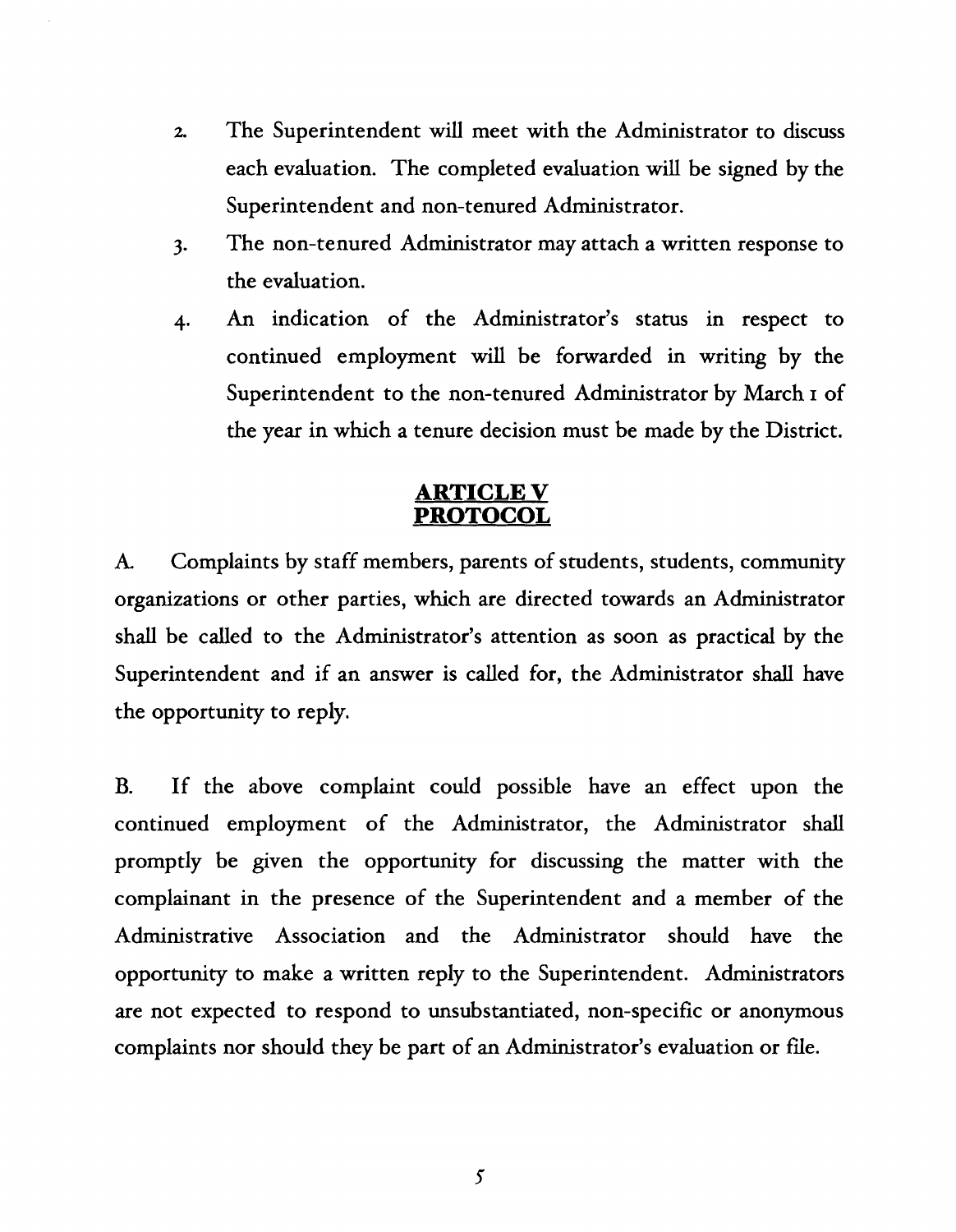*C.* No material derogatory to an Administrator shall be placed in any file unless the Administrator has had an opportunity to review the material. The Administrator shall acknowledge that helshe has had the opportunity to review the material by affixing his/her signature to the copy to be filed. The Administrator will also have the right to submit a written reply to the material and his/her answer shall be reviewed by the Superintendent, initialed by the Superintendent, dated and attached to the file copy.

D. When the Superintendent has made a preliminary determination that an Administrator is not satisfactorily carrying out his/her professional obligations, the Association shall be apprised of the situation.

#### **ARTICLE VI RIGHTS AND RESPONSIBILITIES OF ADMINISTRATORS**

**k** An Administrator may serve as an advisor, as required, to the Board's negotiation team in its negotiation with other employee units. None of the duties performed in accordance with the section shall constitute a basis for "managerial" designation under section **201** (7) of the Taylor Law.

B. Relieving teachers of non-instructional duties in pupil supervision shall not be added to the duties of Administrators except in emergencies of short duration.

C. The building principal shall be consulted by the Superintendent or his/her designee prior to action affecting personnel, program, within that building or room changed in that building.

6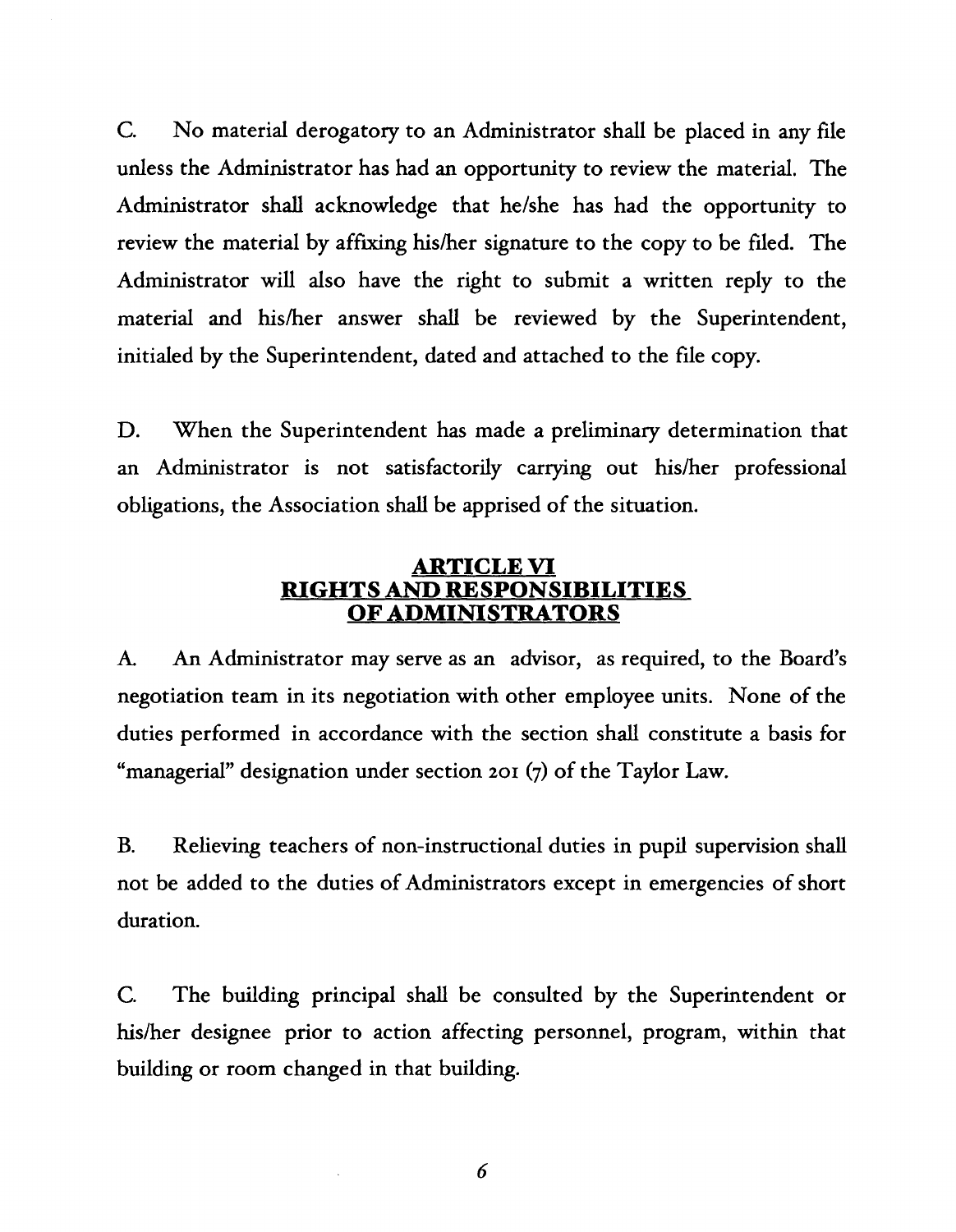D. Each member covered by the Agreement shall perform the duties outlined in Elementary and Secondary Administrators roles and duties as stated in the Board Policy Handbook and such additional duties as may reasonably be required.

E. *All* Association members will become familiar with, respect and diligently enforce the provisions of all other collective bargaining agreements entered into between the Superintendent and Board of Education and other employee organizations or unions. The Board of Education's negotiating team will obtain input from members of the Association on negotiations prior to the beginning of the negotiation process with any other employee organizations. At the conclusion of the negotiation process, the Board of Education's negotiating team will explain the new contract to members of the Association.

#### **ARTICLE VII GRIEVANCE PROCEDURE**

**A.** Stage I - A member of the association that feels aggrieved shall orally and informally confer with the Superintendent.

B. Stage II - If the grievance is unresolved at Stage I within ten (10) days, the aggrieved may request a formal review by the Superintendent. This request shall be in writing and shall include the facts of the grievance. The Superintendent will render his decision in writing within ten **(10)** days.

C. Stage III - If the grievance is unresolved at State II within 10 (10) days, the aggrieved may request a formal review of the determination by the Board of Education. This request shall be in writing and shall include the facts of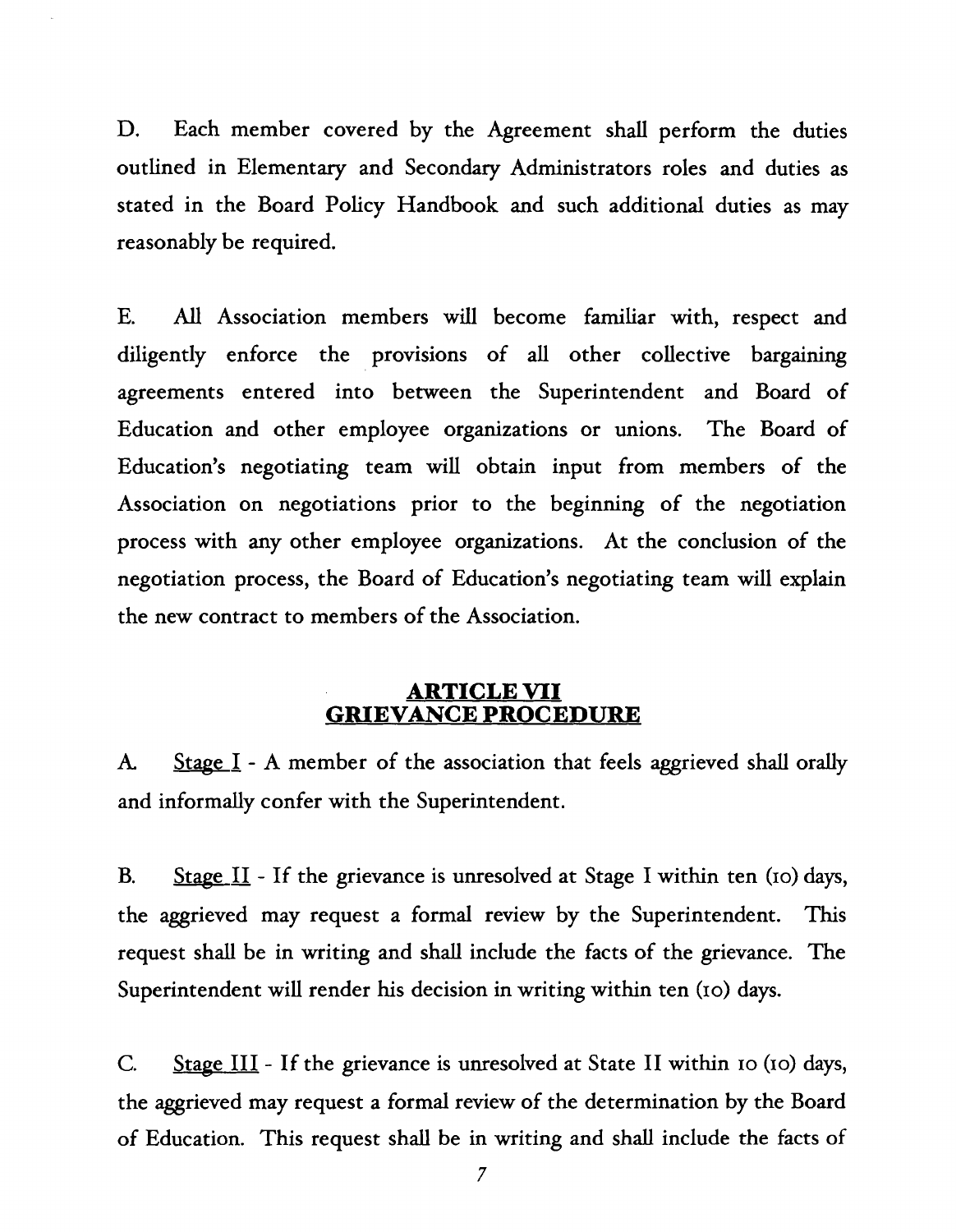the grievance. The Board of Education will render its decision within ten **(10)** days.

D. Stage IV - If the grievance is unresolved at Stage III, within ten (10) days, the aggrieved may exercise the option to request non-binding advisory arbitration by filing a demand with the American Arbitration Association in accordance with its rules and procedures, such arbitration costs to be shared equally between the Board and the Association.

#### **ARTICLE VIII WORK SCHEDULE**

A. Administrators will work from opening day through the last day of the school calendar in accordance with the teachers calendar. During the period of time between the last day of the school calendar and the opening of school, Administrators will be allowed **15** vacation days to be coordinated with the Superintendent.

**B.** If an Administrator works during regularly scheduled vacation or snow days during the school year, the Administrator may use those days worked as compensation days during the summer months on a one to one basis up to five **(5)** days. These days may not be accumulated from year to year.

C. **An** Administrator is not required to surrender any part of hisher vacation time in the service of the District except in an emergency. **An**  administrator may carry over up to ten **(10)** days of vacation time, from one contract year to the next.

8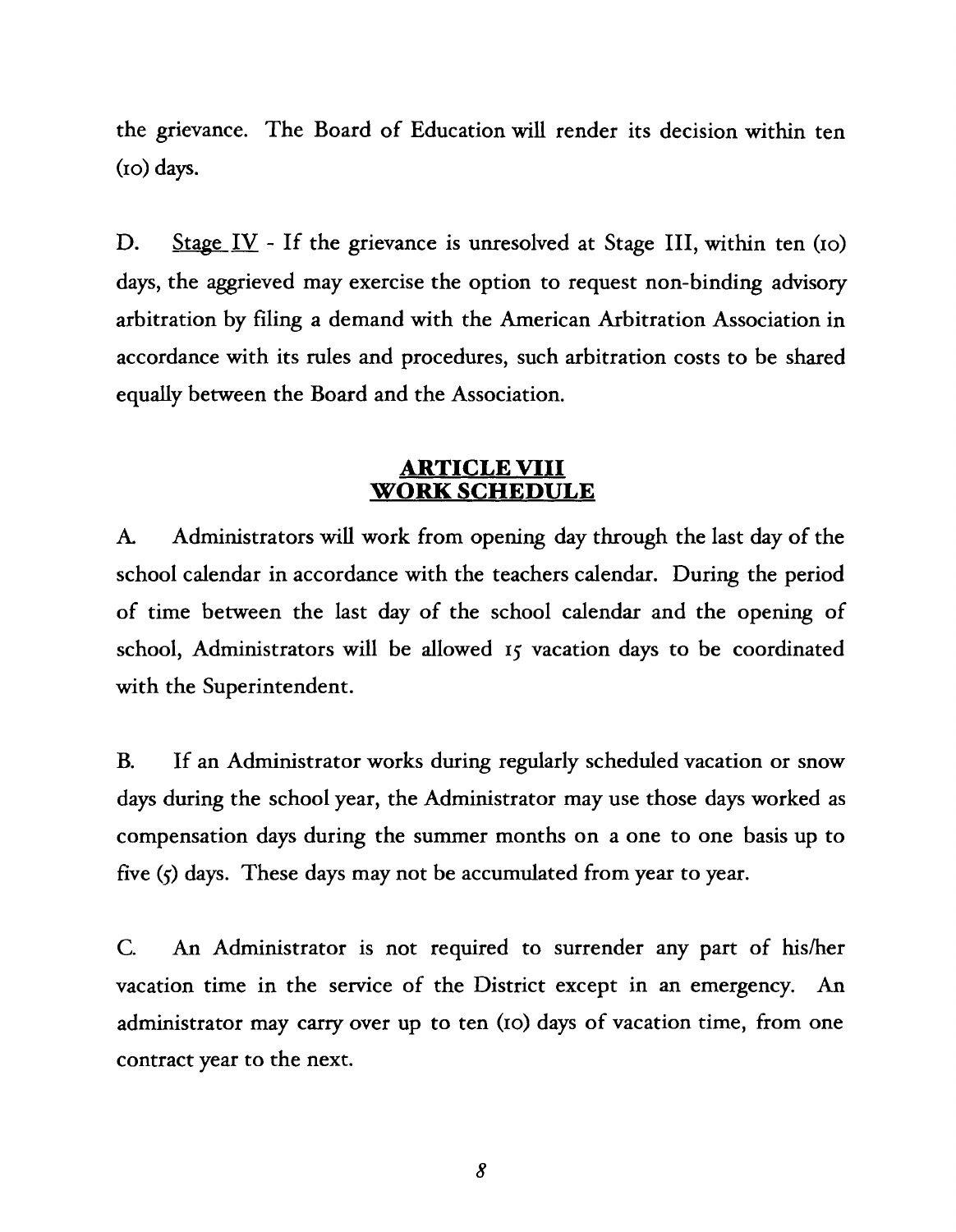# **ARTICLE IX SICK LEAVE**

**A.** Administrators shall be credited with 14 days of sick leave yearly. Administrators may accumulate up to **200** days sick leave, however, this maximum does not apply to unused personal leave which may be converted to sick leave at the conclusion of the school year. The Superintendent of Schools may require a physician's statement when an illness exceeds three days.

- B. Sick leave days may be used for:
	- I. Individual personal Illness.
	- 2. Sickness in the immediate household family (sick leave will be granted when such sickness clearly requires the employee to be at home to care for the family members).

C. Bereavement Leave: Up to *5* consecutive sick days may be used for attending the funeral of an immediate family member. Time beyond *5* days shall be at the discretion of the Superintendent of Schools.

## D. Personal Davs

- **I.** Four days may be used for personal use each year.
- **2.** Consecutive days will not normally be granted. Where granted, such days will be exclusively at the discretion of the Superintendent.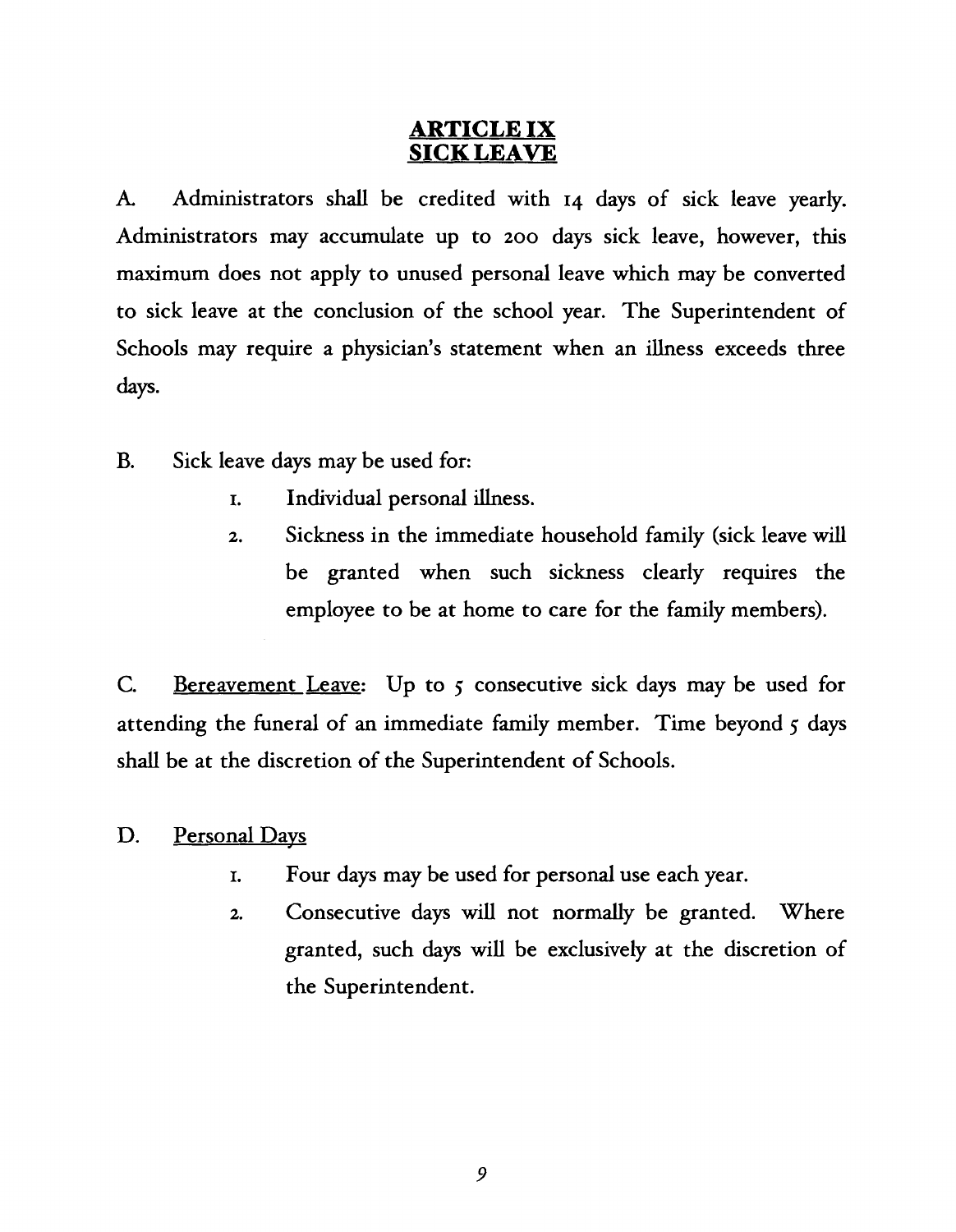#### **ARTICLE X INSURANCE/RETIREMENT**

**A.** Health Insurance - Effective July I, **1999** or as soon thereafter as may be implemented. The District shall provide Administrators with the Blue Shield of Northeastern New York PPO Plan (the "District Plan") except Janet Murray-Liberti shall continue in the Blue Shield of New York indemnity plan for so long as said plan is available to the District. The District shall provide the NPA prescription plan as part of health insurance in lieu of prescription coverage under the PPO Plan. The District may switch to a different plan so long as any new plan or carrier provides comparable benefits. The Cairo-Durham School Board of Education will pay 90 percent of the cost of health insurance for members of the Cairo-Durham Administrative Association bargaining unit. Each bargaining member will contribute the remaining 10 percent of the premium cost by payroll deduction from the Administrator's bi-weekly payroll check.

The contribution referred to above may be paid with pre-tax dollars in accordance with IRS Code 125.

B. Administrators eligible for health insurance may opt for an HMO insurance available from the District instead of the District Plan. Any premium costs of the HMO above the District Plan shall be paid by the Administrator.

C. The Cairo-Durham Central School Board will compensate Administrators who are eligible for health insurance and who opt out of the District Plan and any other health insurance in the following manner. Anyone covered with an individual plan will receive an annual rate of \$I,ZOO.OO. Anyone covered with with a two person plan will receive an annual payment of \$1,700.00. Anyone covered with a family plan will receive

*I0*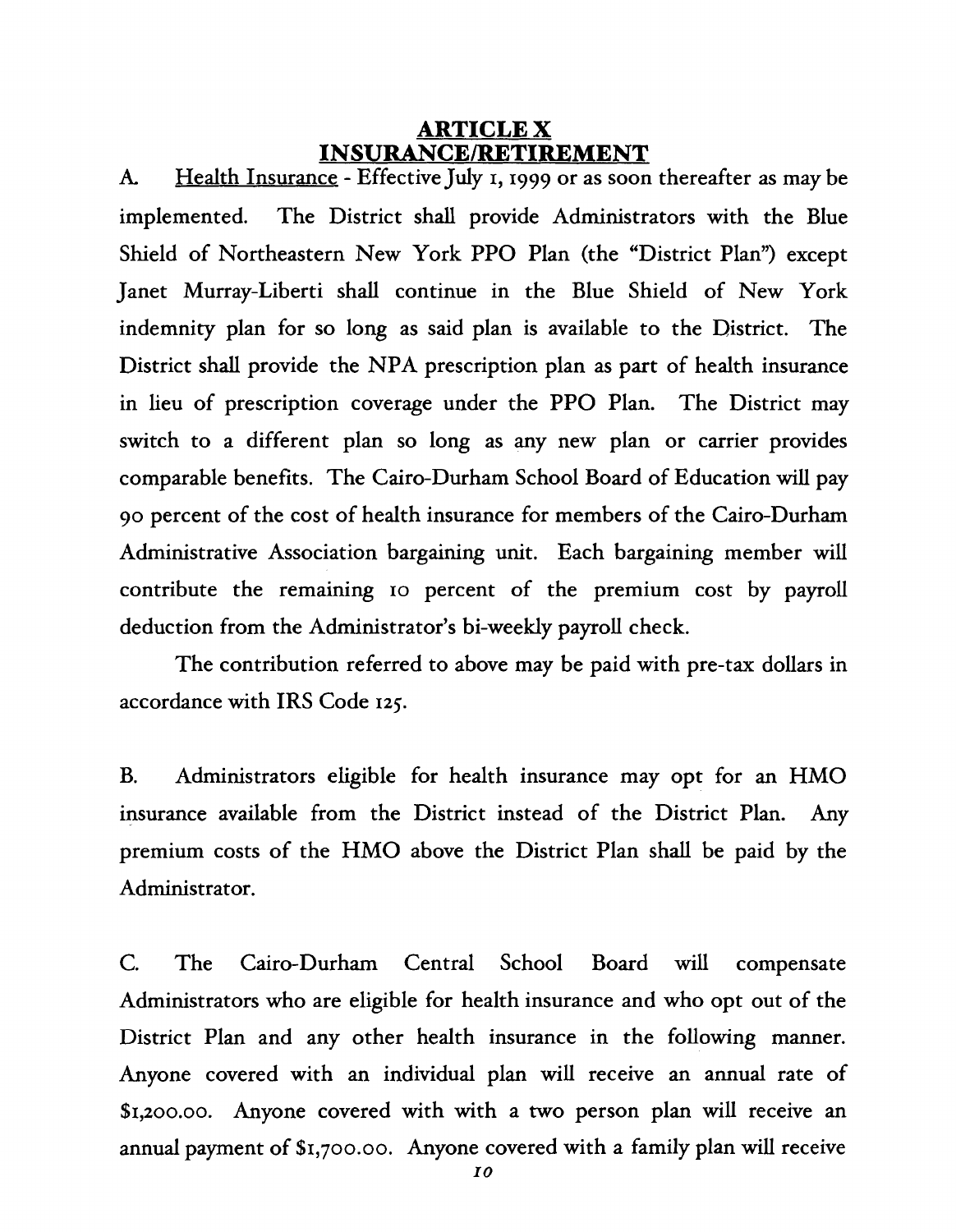an annual rate of \$2,000.00. The Administrator will be reimbursed with one annual payment with the last paycheck of the school year (June 30th). Any Administrator who elects to decline the health coverage and then later opts to return to the plan may do so, in accordance with any carrier rules, and the Administrator will receive their pro-rated check with the last paycheck of the school year. (Example: family plan participant who opts out for 3 months,  $3 \times $100.00 = $300.00$ .

D. Retiree Health Insurance - Administrators who (I) submit an irrevocable letter of resignation to the Board of Education at least 60 days prior to retirement, (2) voluntarily retire from service with the District in accordance with the rules and regulations of the New York State Teachers' Retirement System, **(3)** have at least five years of service with the District as an Administrator immediately prior to retirement, and (4) work the entire school year in the year of retirement, shall receive paid health insurance of the District Plan as follows:

- **I.** The District shall pay 50% of the cost of premium for individual coverage and **35%** of the cost for their dependents.
- 2. The Administrator shall, as a condition of continued participation in the District's health plan, pay the remaining premium costs to the District on a monthly basis.

E. Dental/Optical Insurance - Effective July I, 2004, the District shall provide for individual premium coverage of dental/optical insurance annually. Unit members will assume costs to increase premiums for two person and/or family coverage.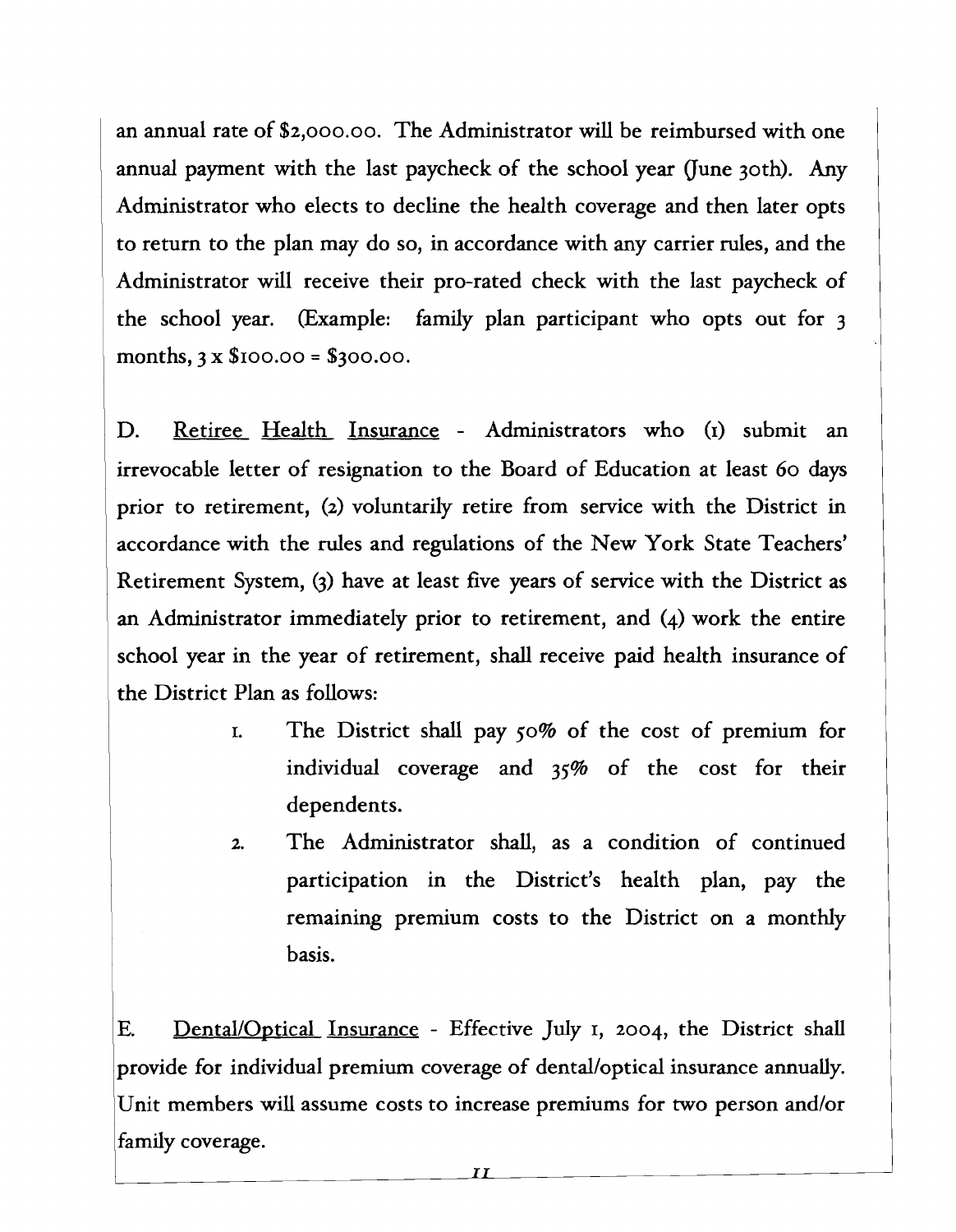#### **ARTICLE XI SENIOR SERVICE INCENTIVE**

**An** administrator who retires with twenty (20) years of service in the Cairo - Durham Central School District, and who is eligible for retirement in accordance with the rules and regulations of the New York State Retirement System shall be paid \$18,000 by the district. Such payment shall be paid as a lump sum within one month following the effective date of such retirement.

#### **ARTICLE XI1 PERSONAL INTURY BENEFIT/ PERSONAL LEGAL REPRESENTATION**

**A.** The District shall reimburse Administrators for the reasonable cost of replacing or repairing eyeglasses, hearing aids or similar bodily appurtenances not covered by Worker's Compensation or the District health plan, which are damaged, destroyed or lost as a result of identifiable acts of vandalism or violence suffered by an Administrator while the Administrator was acting in the discharge or duties within the scope of the employment. At such time an Administrator's glasses andlor hearing aid is damaged or destroyed, the Administrator will make application for replacement to the Superintendent of Schools.

B. Indemnity Against Claims - As provided in Section 3028 of the Education Law, the District agrees to hold Administrators harmless from any financial loss, including attorneys fees, arising out of any claim, demand, suit, criminal prosecution or judgment by reason of an act or omission provided such Administrator, at the time of the act or omission complained of, was acting in the discharge of his or her duties within the scope of his or her employment, or under the direction of the District.

 $I2$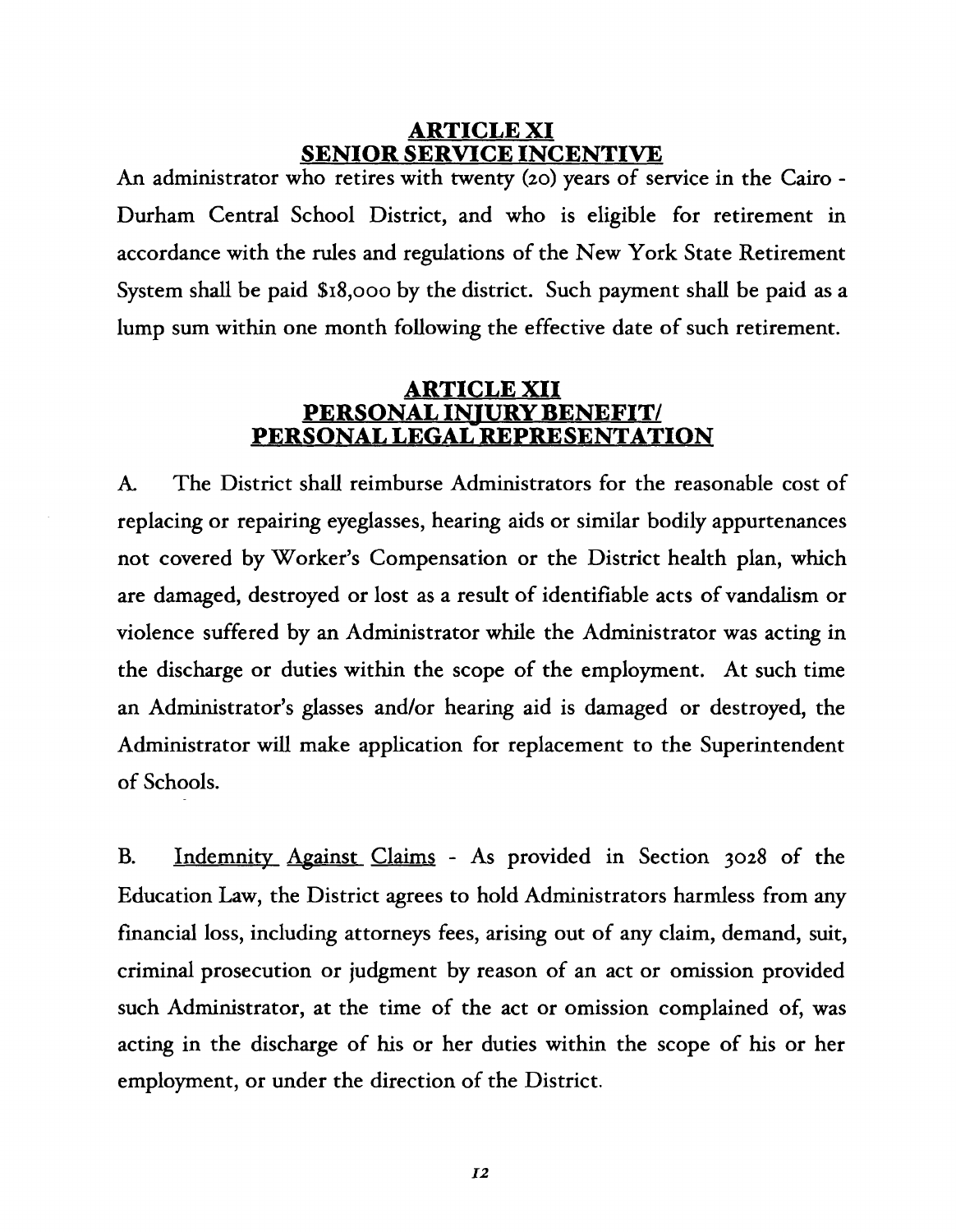#### **ARTICLE XI11**

Administrators shall perform all of the duties at such time as are and have been customarily expected, and as may be reasonable required by the Board of Education and the Superintendent to carry our their responsibilities.

#### **ARTICLE XIV COMPENSATION**

**A** Base salaries for 2004 - 2005, 2005 - 2006, and 2006 - 2007 shall be determined by multiplying the final 2003 - 2004 base salary of each administrator, as it may be affected by paragraph "B", by 3.5%.

B. In addition to the above base salaries, Administrators may be provided an additional one percent (1%) of salary upon satisfactory completion by all Administrators of "common goals" in each contract year. The "common goals" shall be mutually developed by the Administrators and Superintendent by October 1st of each school year. These goals are to be both challenging and "doable". In the. absence of such agreement, said goals shall be established by the Superintendent. By the next July st, the Superintendent shall determine if all Administrators have satisfactorily completed the "common goals". The Superintendent is the sole evaluator of whether these goals have been accomplished. If so, the I% base salary increase shall be paid retroactively for the school year for which the goals were set. In such case, the Administrators' succeeding year(s) salaries for the period of the Agreement shall be readjusted.

C. In addition to her base salary and the common goals incentive above, Kristen Reno shall receive an annual stipend of \$4,000. The stipend will be awarded annually for the additional assigned duty of Director, Professional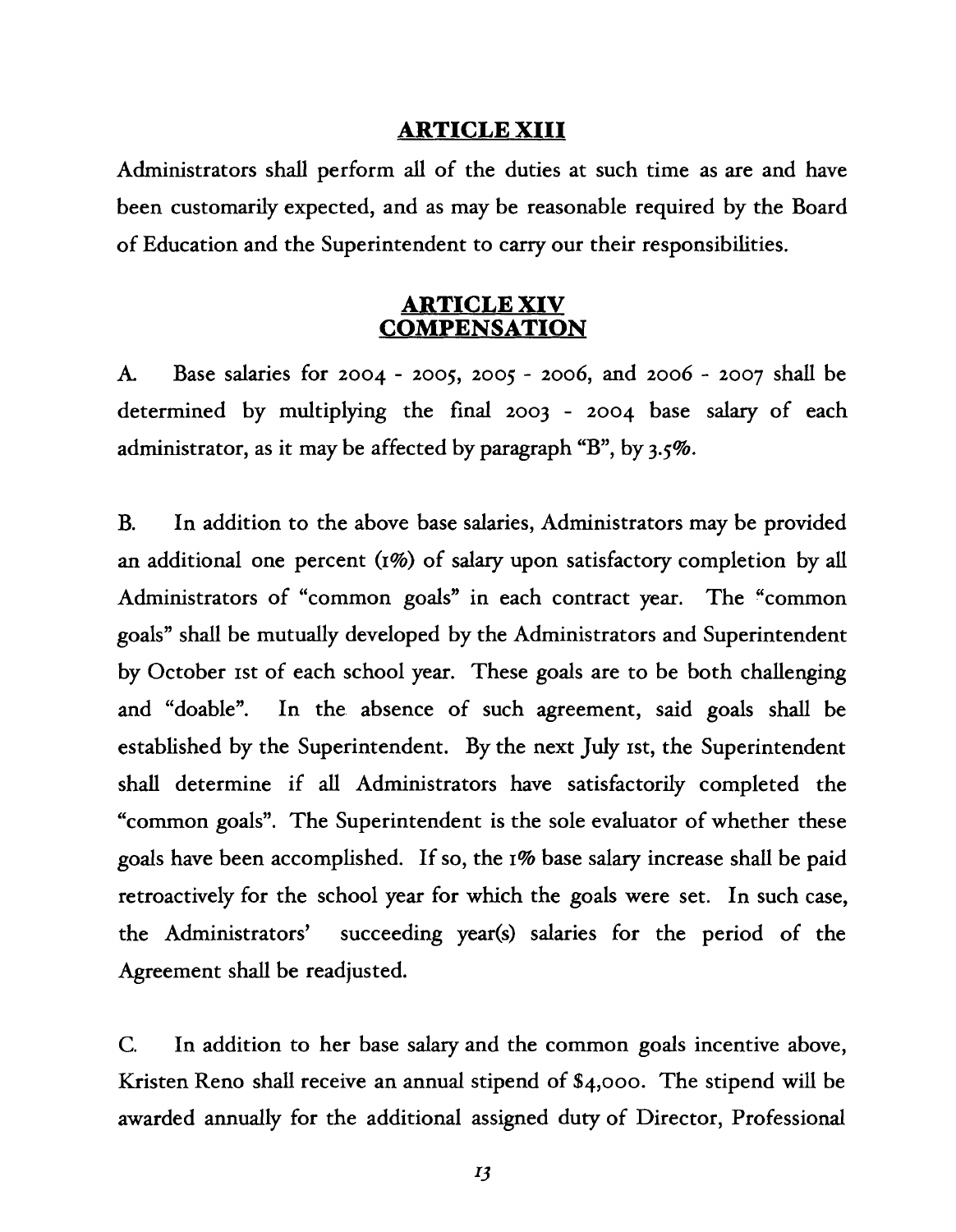Development Plan, K - 12. The parties agree that the stipend shall not be added to the base salary for the purpose of computing the percentage increases for the 2005 - 2006 and 2006 - 2007 school years.

- D. Sick Leave Buy Back Upon Retirement
	- I. Effective July I, 1999, Administrators who (I) submit an irrevocable letter of resignation to the Board of Education at least 60 days prior to retirement, (2) voluntarily retire from service with the District in accordance with the rules and regulations of the New York State Teachers' Retirement System, and *6)* work the entire school year in the year of retirement, shall be paid \$40 per day for each accrued sick leave day for 150 days upon retirement.
	- 2. Administrators may use sick leave accrued by them in the District prior to July I, 1999 for this benefit.

E. Graduate Credit Hours - An Administrator employed in the District shall be eligible to receive compensation for graduate credits at the rate of **\$54** per credit. This compensation will be for credits beyond those needed for certification that have been taken after July I, 1992.

F. Members of the CDAA unit are eligible for any New York State Retirement Incentives.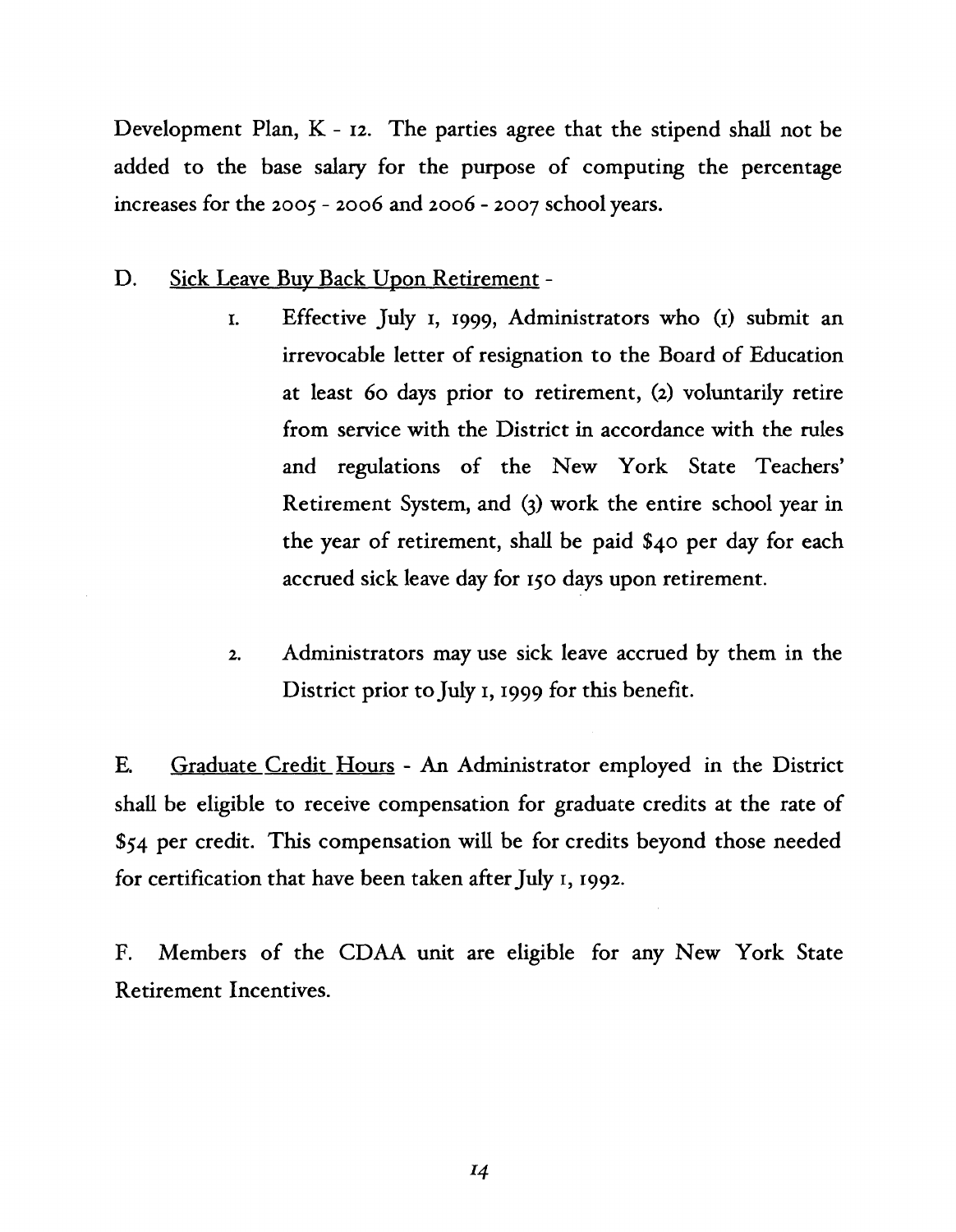## **ARTICLE XV CONFORMITY TO LAW SAVING CLAUSE**

**k** Conformitv to Law - If any provision of the Agreement or any application of the agreement to any administrator or group of administrators shall be found contrary to law, then such provision or application shall be deemed invalid, except to the extent permitted by law, but all other provisions hereof shall continue in fill force and effect.

#### B. Notice Required bv Section 204-a, Civil Service Law

IT IS AGREED BY AND BETWEEN THE PARTIES THAT ANY PROVISION OF THE AGREEMENT REOUIRING **AGREEMENT** LEGISLATIVE ACTIONS TO PERMIT ITS IMPLEMENTATION BY AMENDMENT OF LAW OR BY PROVIDING THE ADDITIONAL FUNDS THEREFORE, SHALL NOT BECOME EFFECTIVE UNTIL THE APPROPRIATE LEGISLATIVE BODY HAS GIVEN APPROVAL.